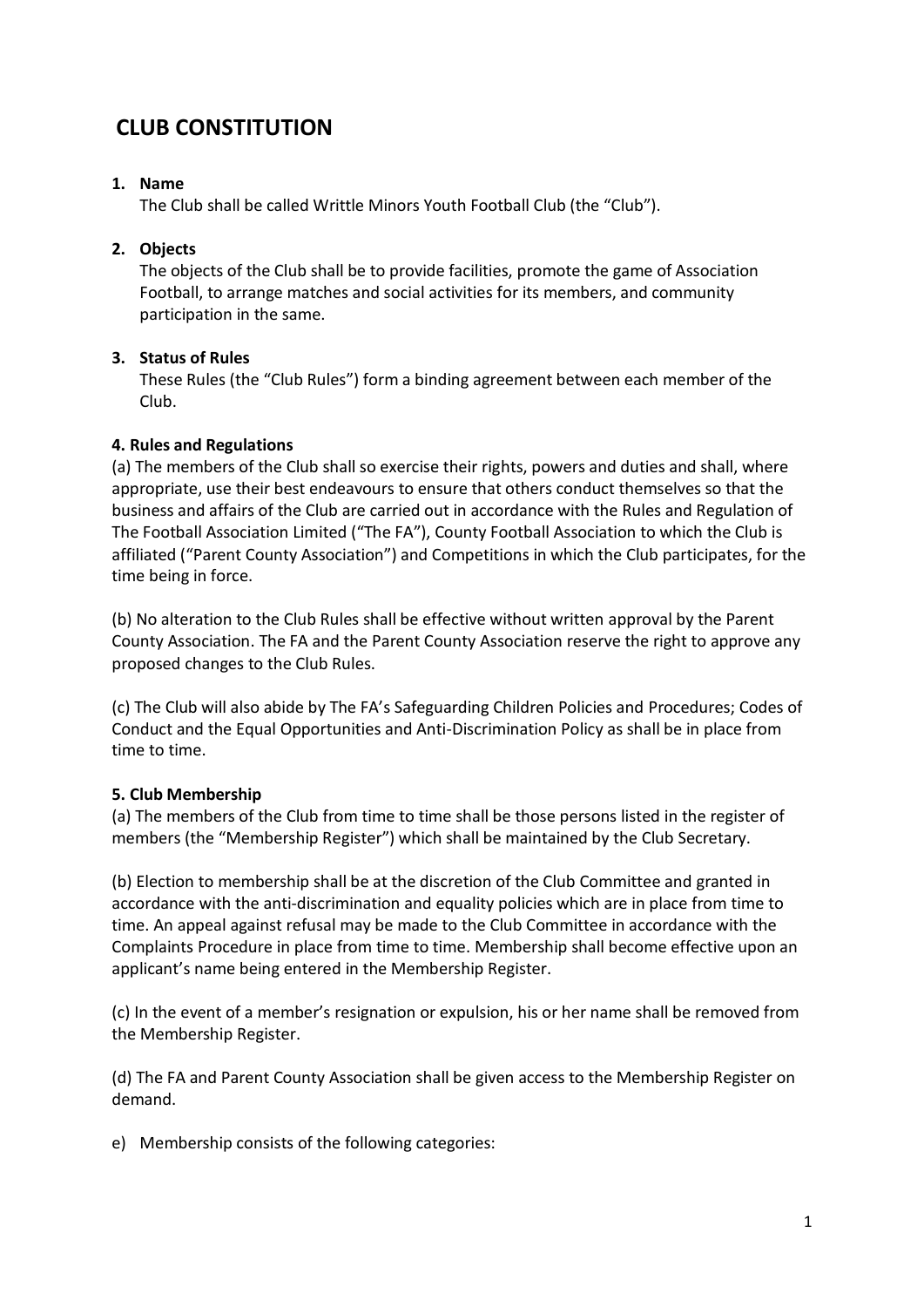i) Playing membership shall be open to children aged 5 to 18 years currently registered with the Club, and who have paid the annual registration fee as determined by the Club Committee. A register of all playing members of the Club, will be kept by the Club Secretary. Membership is open to both boys and girls and all playing members within the Club will be deemed to be junior members of the Club. Junior members shall not be entitled to vote.

ii) Full membership of the Club shall be open to any parent/guardian of a current playing member, or an elected Officer of the Club even if that Officer is not the parent/guardian of a current playing member.

f) Full members, Club Officers and Committee members shall be entitled to vote at AGM and EGM meetings of the Club. Voting shall be restricted to one vote per Full member. Hence, if both parents of a playing member attended an AGM or EGM, then only one would be eligible to vote on their child's behalf. If the parent/guardians were representing two or more of their children, then they would both be able to vote, once each. If one parent attends representing two or more of their children, then they are only entitled to vote once.

## **6. Annual Membership Fee**

(a) An annual fee payable by each playing member shall be determined from time to time by the Club Committee and set at a level that will not pose a significant obstacle to community participation. Any fee shall be payable on a successful application for membership and annually by each member. Fees shall not be repayable.

(b) The Club Committee shall have the authority to levy further subscriptions from the members as are reasonably necessary to fulfil the objects of the Club.

## **7. Resignation and Expulsion**

(a) A member shall cease to be a member of the Club if, and from the date on which, he/she gives notice to the Club Committee of his/her resignation. A member whose annual membership fee or further subscription is more than two (2) months in arrears shall be deemed to have resigned.

(b) The Club Committee shall have the right to warn an individual member as to their future conduct, suspend them from the club for a given period, or expel them from the Club.

i) To expel a member from the Club, a minimum of 3 members of the Club Committee familiar with the circumstances, shall inform the Club Secretary in writing or by email. The Club Secretary shall then communicate with the member (so that they may have the opportunity to explain or resign) and shall call a meeting of the Club Committee which is empowered to make the decision. The Club Secretary shall also attend in a non-voting capacity. If the majority of Club Committee members present vote for expulsion the member shall be expelled. In the event of an even number of votes the Chair of the meeting will have the casting vote. Any member so expelled shall have the right of appeal exercisable by notice in writing to the Club Secretary within 14 days of expulsion. If such an appeal is made the member will be summonsed within 21 days to attend a meeting of the Club Committee and explain his case. The Club Secretary shall also attend in a non-voting capacity. If a majority of the Club Committee members present vote for expulsion, then it shall be confirmed. If not confirmed the member shall be reinstated. In the event of an even number of votes the Chair of the meeting will have the casting vote.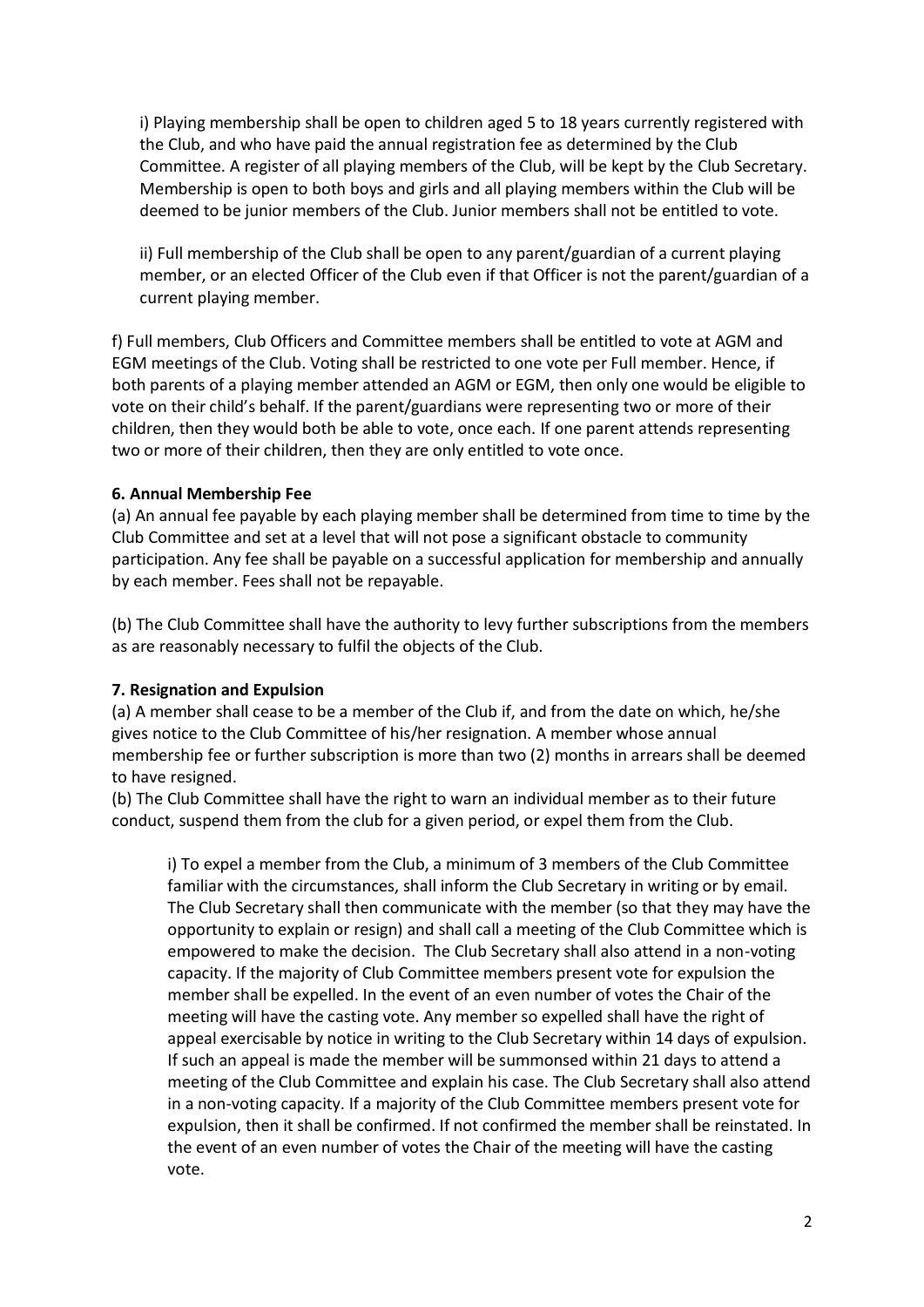ii) Any member expelled in accordance with the rules or otherwise ceasing to be a member of the Club shall forfeit all such rights to or claim upon the Club, Club property or funds as they otherwise would have by reason of their membership. They shall not be entitled to any return of their registration fee and shall immediately become liable to pay any monies outstanding at that time.

#### **8. Club Committee**

(a) The Club Committee shall consist of the following Club Officers:

Chairperson Vice-Chairperson Treasurer Club Secretary Club Welfare Officer and up to seven (7) other members, all elected at an Annual General Meeting ("AGM").

(b) Each Club Officer and Club Committee Member shall hold office from the date of appointment until the next AGM unless otherwise resolved at an Extraordinary General Meeting ("EGM"). One person may hold no more than two (2) positions of Club Officer at any time. The Club Committee shall be responsible for the management of all the affairs of the Club. Decisions of the Club Committee shall be made by a simple majority of those attending the Club Committee meeting. The Chairperson of the Club Committee meeting shall have a casting vote in the event of a tie. Meetings of the Club Committee shall be chaired by the Chairperson or in their absence the Club Secretary or Vice-Chairperson. The quorum for the transaction of the business of the Club Committee shall be three (3) inclusive of one of the following, the Chairperson, Vice-Chairperson, or the Club Secretary.

(c) Decisions of the Club Committee shall be recorded in the Minutes of the Committee meetings maintained by the Club Secretary.

(d) Any member of the Club Committee may call a meeting of the Club Committee by giving not less than seven days' notice to all members of the Club Committee. The Club Committee shall hold not less than four (4) meetings per year.

(e) An outgoing member of the Club Committee may be re-elected. Any vacancy on the Club Committee which arises between AGMs shall be filled by a member proposed by one (1) and seconded by another one (1) of the remaining Club Committee members and approved by simple majority of the remaining Club Committee members.

(f) Save as provided for in the Rules and Regulations of The FA, the Parent County Association and any applicable Competition, the Club Committee shall have the power to decide all questions and disputes arising in respect of any issue concerning the Club Rules.

(g) The Club Committee will have the final decision, if necessary, over the movement of playing members between teams within the club when their age makes them eligible for both. The Committee shall decide in the best interests of the player, the club, and teams.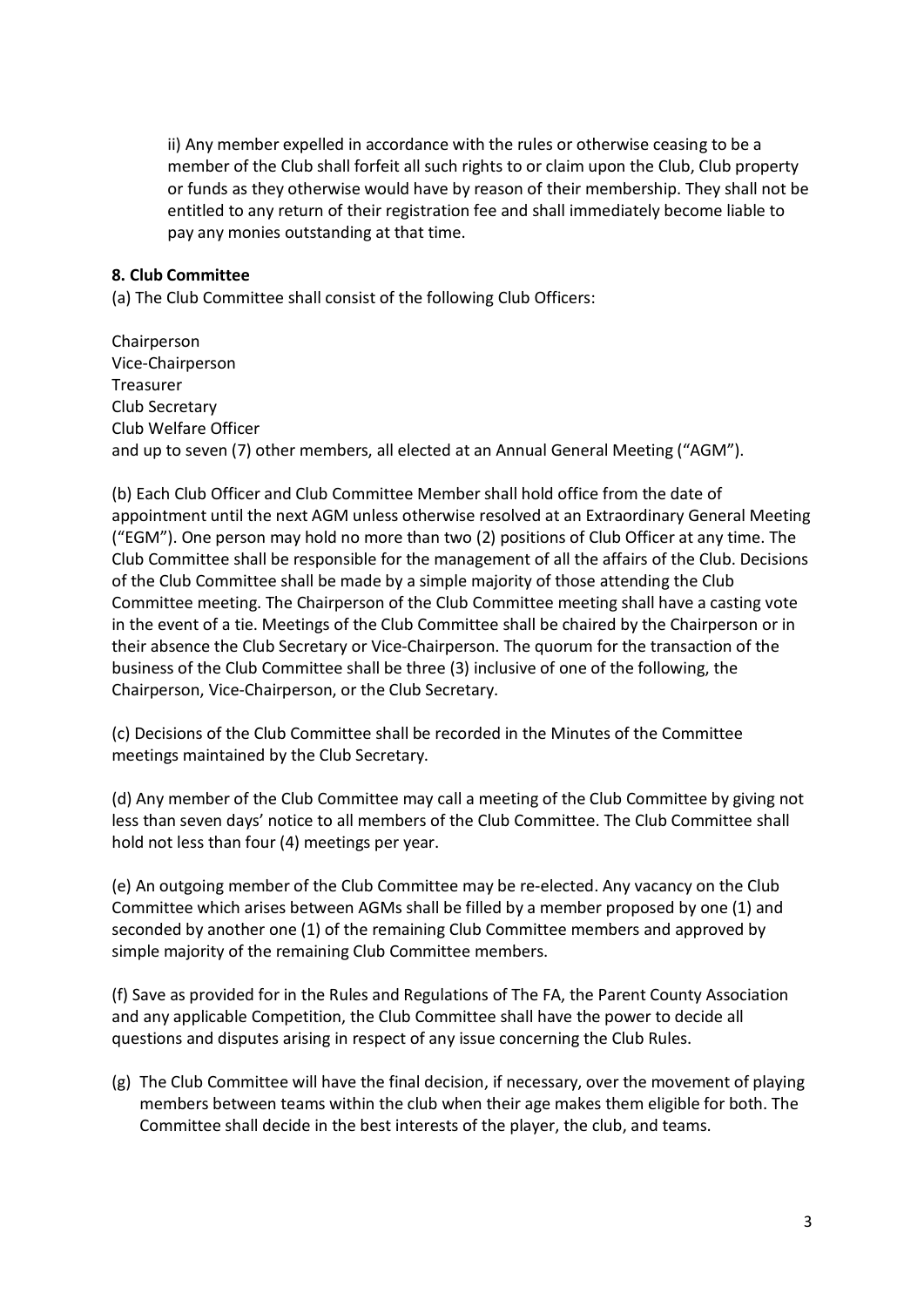(h) The position of a Club Officer shall be vacated if such a person is subject to a decision of The FA that such person be suspended from holding office or from taking part in any football activity relating to the administration or management of a football club.

#### **9. Annual and Extraordinary General Meetings**

(a) An AGM shall be held in each year to:

- (i) receive a report of the activities of the Club over the previous year
- (ii) receive a report of the Club's finances over the previous year
- (iii) elect members of the Club Committee; and
- (iv) consider any other business.

b) Nominations for election of members as Club Officers or as members of the Club Committee shall be made in writing by the proposer and seconder, both of whom must be existing members of the Club, to the Club Secretary not less than 21 days before the AGM. Notice of any resolution to be proposed at the AGM shall be given in writing to the Club Secretary not less than 21 days before the Meeting.

(c) An EGM may be called at any time by the Club Committee and shall be called within 21 days of the receipt by the Club Secretary of a requisition in writing or by email, signed by not less than five members, stating the purposes for which the Meeting is required, and the resolutions proposed. Business at an EGM may be any business that may be transacted at an AGM.

(d) The Secretary shall send to each member at their last known email address written notice of the date of a General Meeting (whether an AGM or an EGM) together with the resolutions to be proposed at least 14 days before the meeting.

(e) The quorum for a General Meeting shall be six (6).

(i) The Chairperson, or in their absence a member selected by the Club Committee, shall take the chair. Voting shall be restricted to one vote per Full member. Hence, if both parents/guardians of a playing member attended an AGM or EGM, then only one would be eligible to vote on their child's behalf. If the parent/guardians were representing two or more of their children, then they would both be able to vote, once each.

Resolutions shall be passed by a simple majority. In the event of an equality of votes, the Chairperson of the Meeting shall have a casting vote.

(ii) The Club Secretary, or in their absence a member of the Club Committee, shall record the Minutes of General Meetings.

(iii) Any Club Committee or Club Officer role not filled at the AGM will be left open. Subsequent applicants for the role must be proposed and seconded by existing Club Committee members. The appointment will be decided by a vote of the Club Committee with the Chairperson holding the deciding vote in the event of a tie.

#### **10. Club Teams**

At its first meeting following each AGM, the Club Committee shall appoint a Club member to be responsible for each of the Club's football teams, a Team Manager. The appointed members shall be responsible for managing the affairs of the team. Team Managers are classed as Officers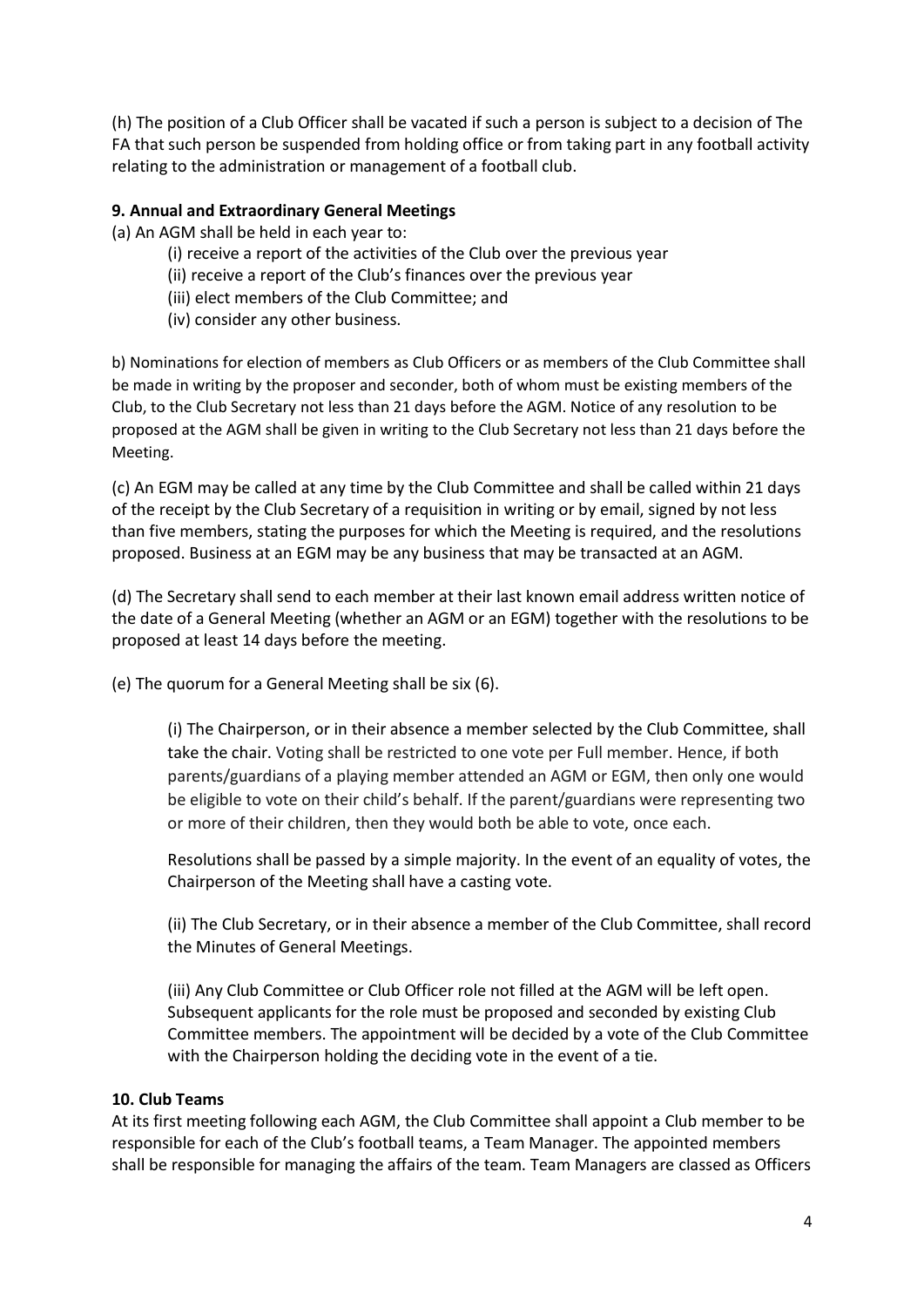of the club. This classification does not apply to Joint Managers, Assistant Managers or Coaches. The appointed members may be asked to present to the Club Committee, at its last meeting prior to an AGM, a written report of the activities of the team.

#### **11. Club Finances**

(a) A bank account shall be opened and maintained in the name of the Club (the "Club Account"). Designated account signatories shall be the Club Chairperson, the Club Secretary, and the Club Treasurer. No sum shall be drawn from the Club Account except by cheque signed by two of the three designated signatories. All monies payable to the Club shall be received by the Treasurer and deposited in the Club Account.

(b) The Club Property shall be applied only in furtherance of the objects of the Club. The distribution of profits or proceedings arising from the sale of Club Property to members is prohibited.

(c) The Club Committee shall have the power to authorise the payment of remuneration and expenses to any member of the Club (although a Club shall not remunerate a member for playing) and to any other person or persons for services rendered to the Club.

(d) The Club may provide sporting and related social facilities, sporting equipment, coaching, courses, insurance cover, medical treatment, away match expenses, post-match refreshments and other ordinary benefits of Community Amateur Sports Clubs as provided for in the Finance Act 2002.

(e) The Club may also in connection with the sports purposes of the Club:

(i) sell and supply food, drink and related sports clothing and equipment

(ii) employ members (although not for playing) and remunerate them for providing goods and services, on fair terms set by the Club Committee without the person concerned being present

(iii) pay for reasonable hospitality for visiting teams and guests; and

(iv) indemnify the Club Committee and members acting properly in the course of the running of the Club against any liability incurred in the proper running of the Club (but only to the extent of its assets).

(f) The Club shall keep accounting records for recording the fact and nature of all payments and receipts so as to disclose, with reasonable accuracy, at any time, the financial position, including the assets and liabilities of the Club. The Club must retain its accounting records for a minimum of six (6) years.

(g) The Club shall prepare an annual "Financial Statement" in such format as shall be available from The FA from time to time. The Financial Statement shall be verified by an independent, appropriately qualified accountant and shall be approved by members at a General Meeting. A copy of any Financial Statement shall, on demand, be forwarded to The FA.